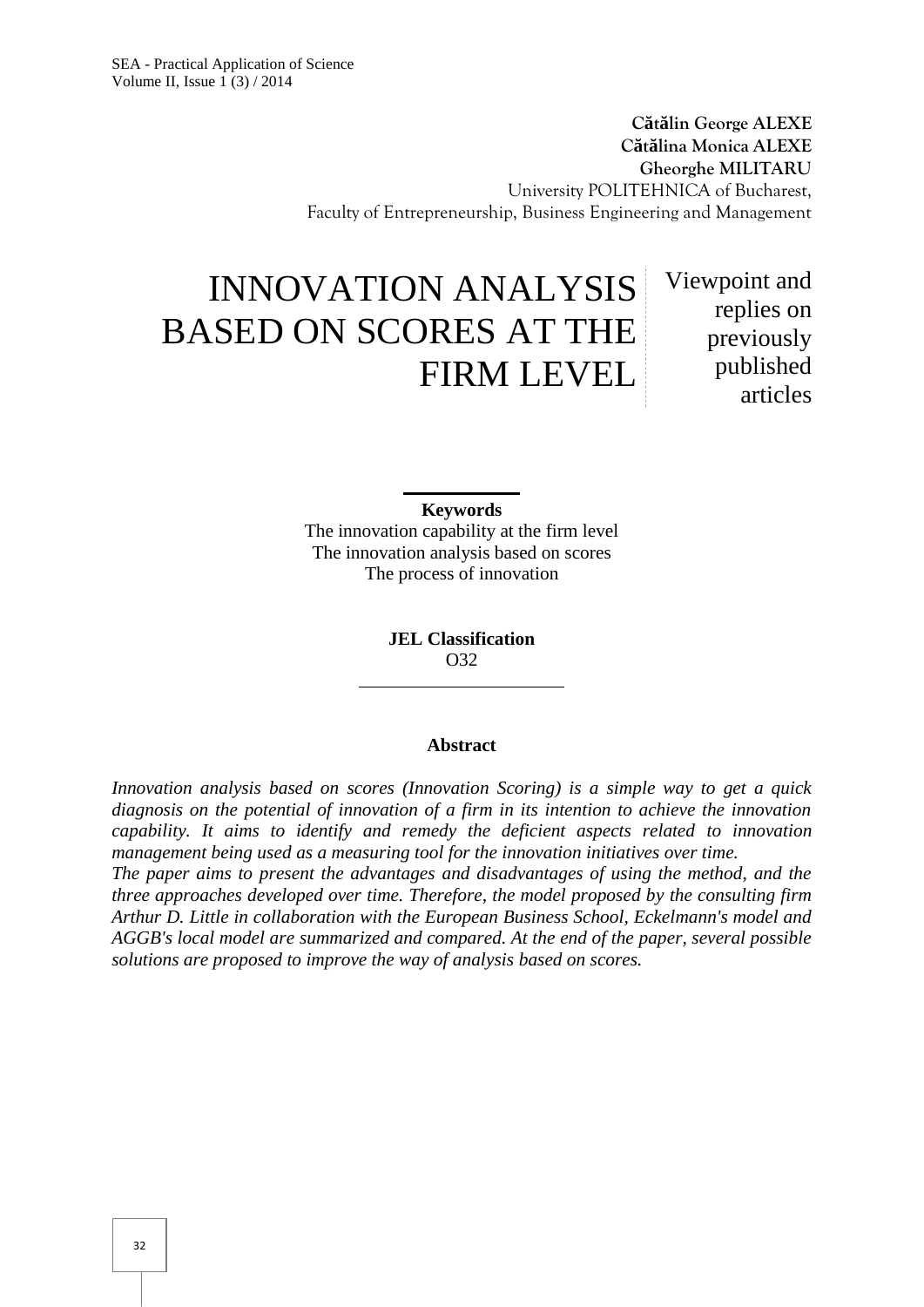### **1. The Need for Innovation**

It is obvious that innovation has become a goal of our days really highlighted in the strategy named Europe 2020.

Europe's global economic ranking is changing rapidly. By 2050, Europe's share of world GDP is likely to be half of today's 29%.

So far, Europe has been able to keep its share of world exports (20%), and in that respect our performance is better than that of other advanced economies. But China, India and Brazil have started to catch up with the EU by improving their economic performance faster than the EU has, year on-year, over the last five years (European Commission, 2013).

It is intended that EU to become a smart, sustainable economy, with an inclusive growth. In the strategy Europe 2020 arose the initiative, "The Innovation Union", which is a strategy focused on stimulating investment in research, innovation and entrepreneurship in each EU Member State and region so as to fully exploit Europe's potential (European Commission, 2013).

The Innovation Union has benefits for entrepreneurs and industry/business, which means:

- Improved access to finance
- Innovation-friendly rules and regulations
- Accelerated standard-setting
- Cheaper patenting
- Innovation supported by the public sector
- Innovation Partnerships to give EU businesses a competitive edge
- Facilitated access to EU research and innovation programs.

To access priority funds provided by the European bodies which are aimed at research, technological development and innovation, companies must prove that are competitive, and pay attention to the aspects of innovation, that aiming the creation of international partnerships, to make efforts to obtain the capability of innovation, seen as the capacity of a firm

to innovate successfully on a sustainable basis.

### **2. The Innovation Capability**

The capability means generally the feature to be able to, to have the ability to perform something, to fit for something (the definition of the Romanian Explanatory Dictionary).

A series of definitions about the organization's innovation capability are met in the literature:

- The significant set of the features of an organization that facilitates and supports the innovation strategies (Burgelman, Kosnik & Van den Poel, 1988).
- Innovation capability is the ability to absorb, adapt and transform a given technology into specific operational, managerial and transactional routines that can lead a firm to profit (Zawislak et al., 2012).
- Innovation capability as an interaction of different elements as strategy, resources, processes, methods, tools, organization and culture which in interaction enable the success of innovation and the success of the whole company (Meier, Fadel et al. 2004) (as cited in Buergin, 2006).

as well as shorter or longer accepted definitions:

 Ability of an organization to adapt and implement successfully new ideas, processes and products; Ability to mobilize knowledge through the employees, to combine them in order to create new knowledge resulted in the innovation of a product and/or of a process. It has a dynamic character in which it reveals the interaction between the internal knowledge of a firm and the demands from the external market.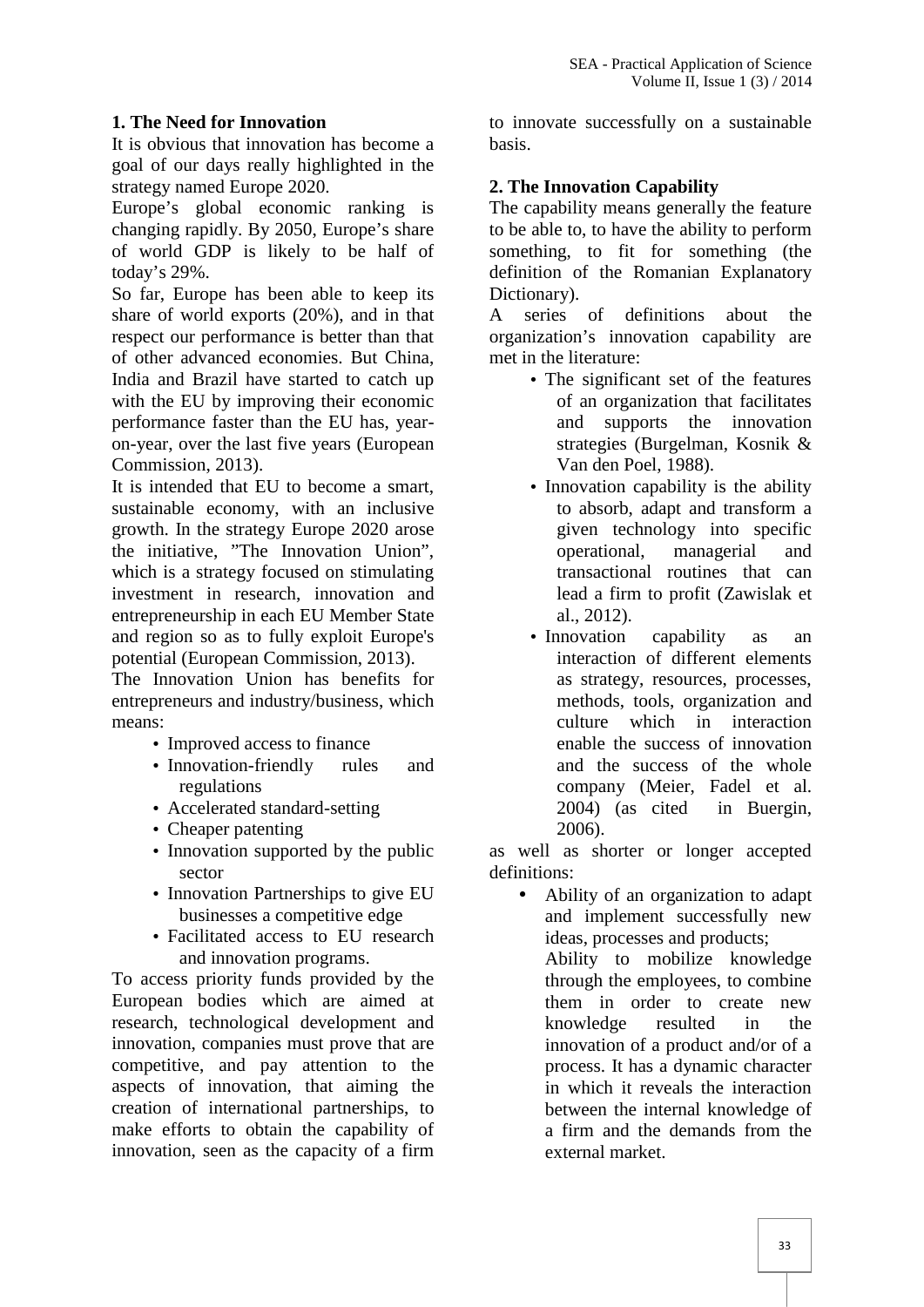For a firm to innovate, to have the innovation capability must meet several requirements:

- 1. *to be forced to innovate* innovation rely on the existence of declared needs;
- 2. *to want to innovate* the existence of a vision, a strategy aimed at innovation;
- 3. *to enable innovation* the existence of a culture that supports innovation, process innovation;
- 4. *to achieve innovation* to exploit the available resources to complete projects started;
- 5. *to learn from innovation* to acquire internal and external knowledge necessary for future innovations;
- 6. *to persevere in innovation* → the existence of a firm depends on its ability to continuously innovate.

Firm's innovation capability is reduced considerably if one of the six requirements is missing or is not highly significant.

#### **3. Innovation analysis based on scores (Innovation Scoring)**

Any firm has a potential of creativity and innovation. A question is rising: how innovative is the firm and where is it situated, as performances, against the competition? Therefore, the analysis of the innovation capability represents the starting point in the achievement of excellence in innovation.

At this stage of the analysis, a number of tools and methods find their utility, such as: questionnaires and checklists, analysis based on scores and benchmarking.

Innovation Scoring is a simple mechanism for detecting and correcting the deficient aspects related to innovation management within a company, aiming to improve the overall performance of a company. The benefits obtained by small and medium enterprises at the assessment of the innovation capability based on scores vary:

- 1. Innovation capability is shown as aggregated numeric scores.
- 2. Predefined set of the most important success factors and indicators that have major impact on the innovation capability.
- 3. Comparability of the innovation capability by a specified calculation scheme and a predefined set of indicators – the calculated score for one enterprise can be compared to the scores obtained by other enterprises.
- 4. Transparency on strengths and weaknesses of the innovation capability based on a hierarchical model of indicators, success factors and the seven Fields of Design – the changes of several scores over a period of time give information about the overall development of the innovation capabilities, both for the entire company and its particular divisions.
- 5. Improving internal communication and the possibility to use the results when communicating with third parties like: customers, partners, investors or media.
- 6. Benchmarking against internal reference points or against reference points from other companies (in case of data availability) (Scarlat et al., 2010).

#### **4. Models of the analysis of the innovation based on scores**

Among the first models in the field of innovation was the score-based model developed in its first phase (1998) by Arthur D. Little in co-operation with European Business School. Afterwards, the Eckelmann's model (2002) (see Table 1 - Appendix).

The most important similarity between the two models Arthur (2001) and Eckelmann (2002) is that the analysis of innovation is on the same five directions:

- 1. innovation strategy,
- 2. innovation process,
- 3. innovation culture,
- 4. resources deployment,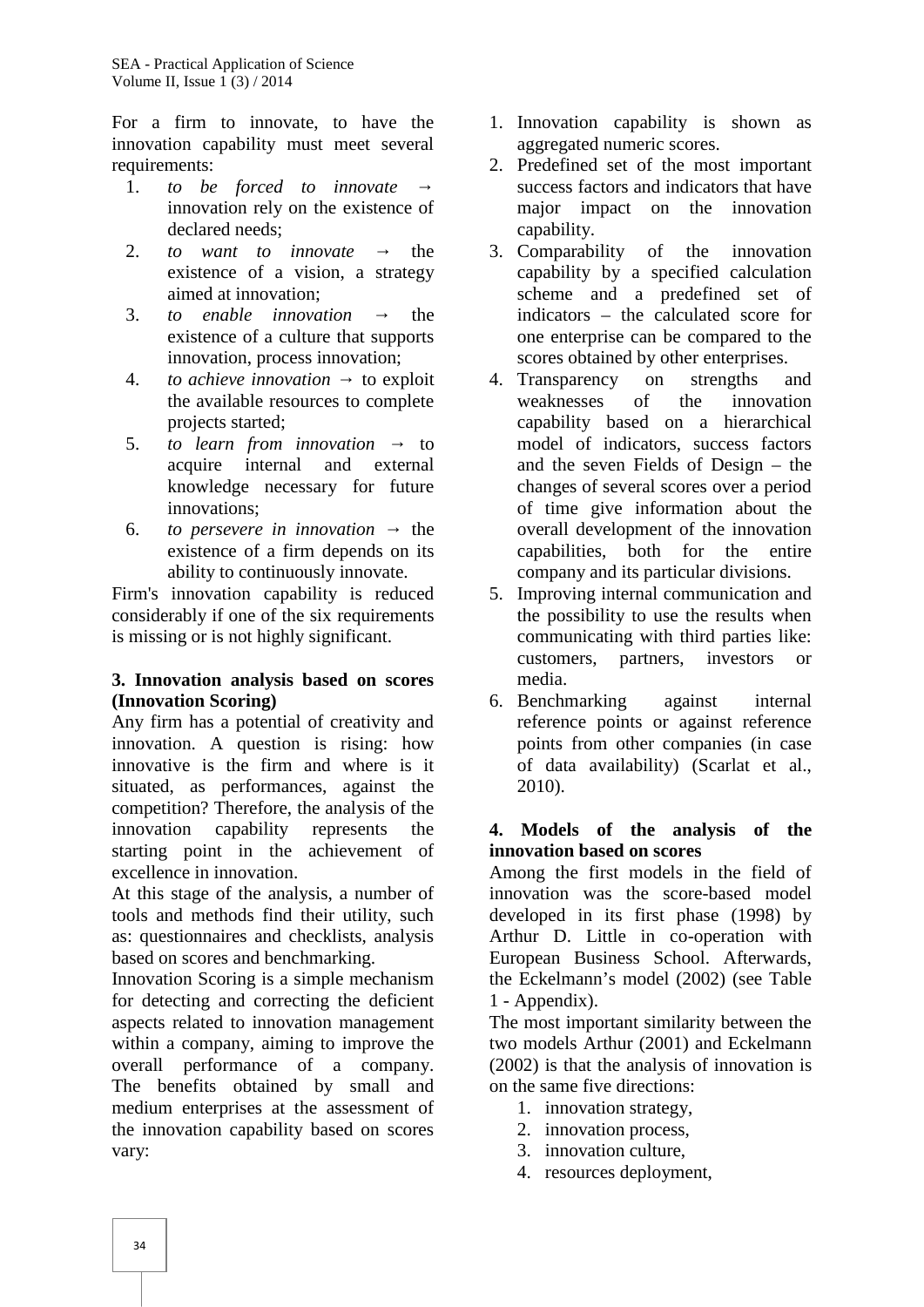#### 5. innovation organization.

In 2007, George Bala and Alexandru Gheorghiu propose a different model of innovation analysis based on scores, the Also, same analysis on five directions, but totally different as components unlike the previous models.

- 1. *The potential of driving the innovation* - to quantify the structural conditions required for the assurance of the innovation potential, taking into consideration the human resource involved in the process of innovation from the research and development activity to the promotion and sale of the innovative solutions.
- 2. *The potential for creating knowledge* - to measure investment and financing attracted in the research and development activity;
- 3. *The capacity of innovation and integration in a relational system* to measure innovation efforts for strengthening the capacity of innovation at level of the economic operator;
- 4. *The performance of the innovation activities* - for expressing innovation in terms of value added;
- 5. *The Intellectual Property* to measure the results achieved through the exploitation of knowledge and intangible assets.

As shown in Table 1 (see Appendix) Arthur D. Little's and Eckelmann's models seem more comprehensive through their sizes chosen for the analysis. These models propose an analysis based on 40 criteria in relation to the 25 criteria suggested by AGGB model (Bala & Gheorghiu, 2007).

The AGGB model records the first three dimensions analyzed, more inputs in the innovation process referring to human, relational and financial resources, and the last two dimensions refer to the results and performance of the innovation process. The AGGB model does not analyze the internal aspects of the company starting

from achieving work climate that supports innovation, continuing with planning and organization of the innovation process. issues related to the idea management and the central part of the innovation process, the transformation one being neglected.

The scales used for granting the scores based on the number of positions ranging from three (Arthur D. Little's model), through five (Eckelmann's model) and reaching ten (AGGB's model). It differs from Eckelmann's model that has explicit instructions to mark scores on criteria (each combination between the criteria and the positions on the scale is explained).

Arthur D. Little's and Eckelmann's models make possible a more accurate comparison of the results of innovation between firms different industries in that each dimension and criterion analyzed have a weight of importance that differ depending on the branch.

In the case of AGGB's model, only firms from the same industry and of the same size can be compared.

The problem of identifying the weights of dimensions according to industry is an extremely difficult problem.

The Eckelmann's model assumes as a basis the experience in the field of innovation gathered at the country level (Germany), which allows comparison of the results of innovation even for different industries. Only in Germany, there are over 20 firms and institutes joined in the field of innovation audit (Herstattet al., 2007).

In Romania, there are not firms or institutes that provide reliable information comparison among the performances in the field of innovation for the same industry.

The concept of the innovation audit is very little known in Romania as opposed to spreading the concept in the world.

Just to have an idea, the Internet search by exact phrase "innovation audit" (March, 2014) in Romanian language leads to 14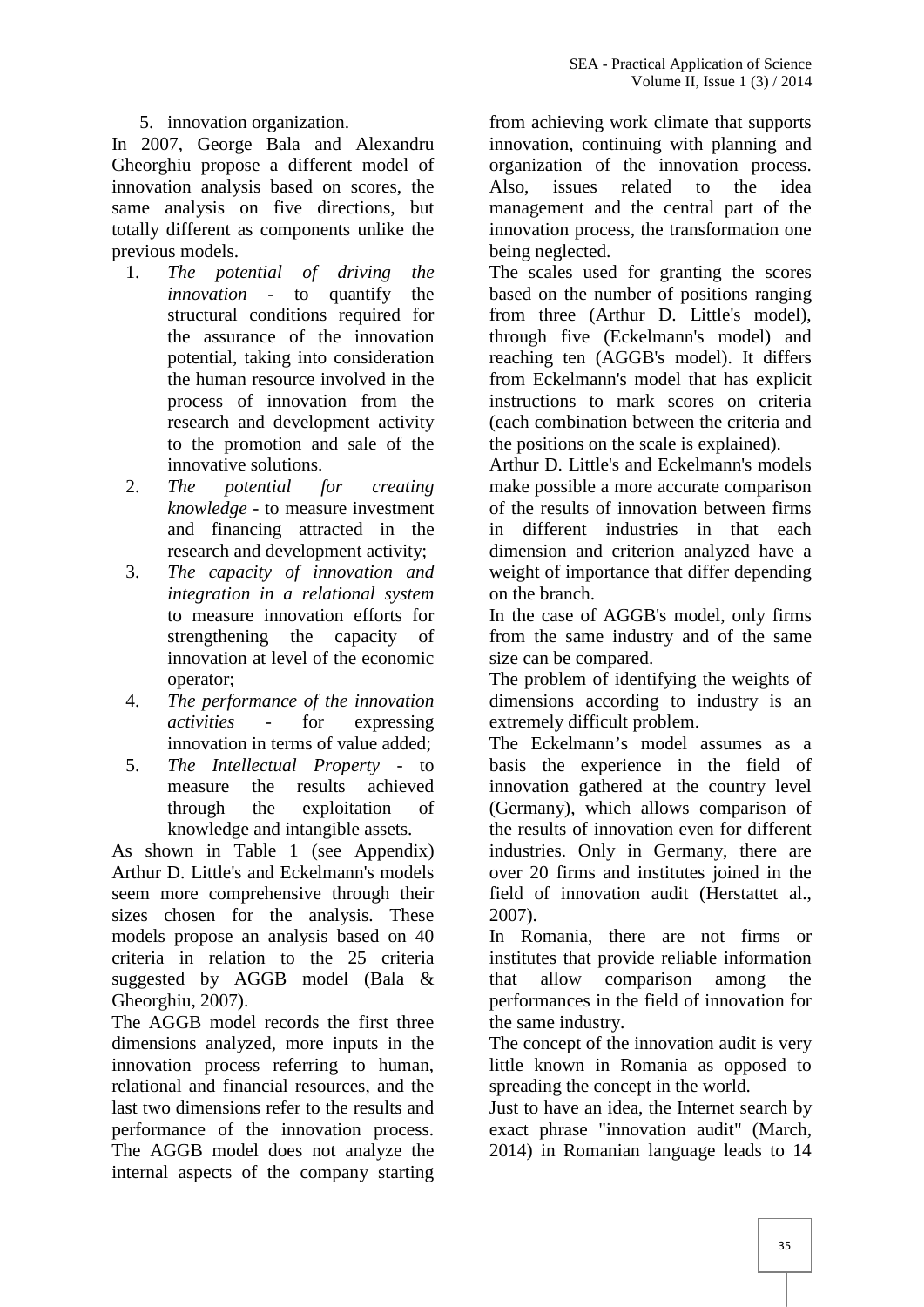items, while over 14,500 results have been identified in English and German.

Regarding the individuals involved in granting scores in the case of AGGB appears the explicit recommendation as at the assessment two independent evaluators participate (an expert in the field of sciences and an expert in the field of economics), and the final score is actually the average of the two scores.

### **5. Directions for improvement of methodology**

A possible extension of the analysis of innovation on seven directions allowing a more accurate analysis of the innovation process and a substantial increase in the number of criteria analyzed because of the complexity of the innovation process and of the multitude of issues that must be considered:

- 1. Conceptual factor,
- 2. Cultural factor,
- 3. Organizational factor,
- 4. Personnel factor,
- 5. Technological and process factor,
- 6. Learning factor,
- 7. Economic factor.

In the evaluation process, an assessment of the internal perspective is necessary and implies both employees from different departments, and managers. Innovation scoring is an average of the responses given by the participants, eventually being able to compare the scores given by departments and the scores given by the managers.

The manner of granting scores for each criterion is based on the methodology used by the EFQM (European Foundation for Quality Management) which would allow reducing the subjectivism that occurs in the case of Arthur D. Little's and AGGB's models.

#### **6. Conclusion**

Wanting to track whether the concepts related to innovation management are well implemented in the company, many managers are looking for tools that allow

the quantification of the effort undertaken in obtaining the excellence in innovation. This desire is fuelled by the fact that using tools as *Innovation Scoring*, it can be seen the time evolution of the company as a variation of the score, which allows an analysis of the innovation on dimensions, and how these dimensions contribute to the innovation score and to identifying those areas with potential improvement.

Unfortunately, at this moment it is difficult to believe that such a tool could be used also as a tool for Benchmarking because of the way in which many companies in Romania maintain an absolute secret on how to act.

However, when these companies will want to draw important investors and EU funds for the development of projects in the field research and development to substantially improve the company's competitiveness and achieve innovation capability based on sustainability, a complex analysis of innovation becomes necessary.

#### **Reference list:**

[1] Arthur D. Little, European Business School (2001). Die Innovation Scorecard, Retrieved from http://www.innovation-scorecard.de

[2] Bala, G., Gheorghiu, A. (2007). *Economic and financial analysis of innovation in SMEs,* PhD Thesis, Academy of Economic Studies, Faculty of Accounting and Information Systems of Management, Bucharest

[3] Burgelman, R. A., Kosnik, T. J. & Van den Poel, M. (1988). *Toward an Innovative Capabilities Audit Framework*. In: R. A. Burgelman & M. A. Maidique (Eds.), Strategic Management of Technology and Innovation, pp 31- 44. Homewood, Illinois, Irwin.

[4] Buergin, C. (2006). *Integrated Innovation Capability*, International Design Conference - Design, pp 455-462, Dubrovnik

[5] Eckelmann, O. (2002). *Die Innovation Scorecard als Instrument des Innovations- und Technologiemanagements - Möglichkeiten und Grenzen*, Diplomarbeit. European Business School, Schloß Reichartshausen am Rhein.

Retrieved from http://www.innovation scorecard.de/download

[6] European Commission (2013). *Innovation Union - A pocket guide on a*

*Europe 2020 initiative,* Publications Office of the European Union, Luxembourg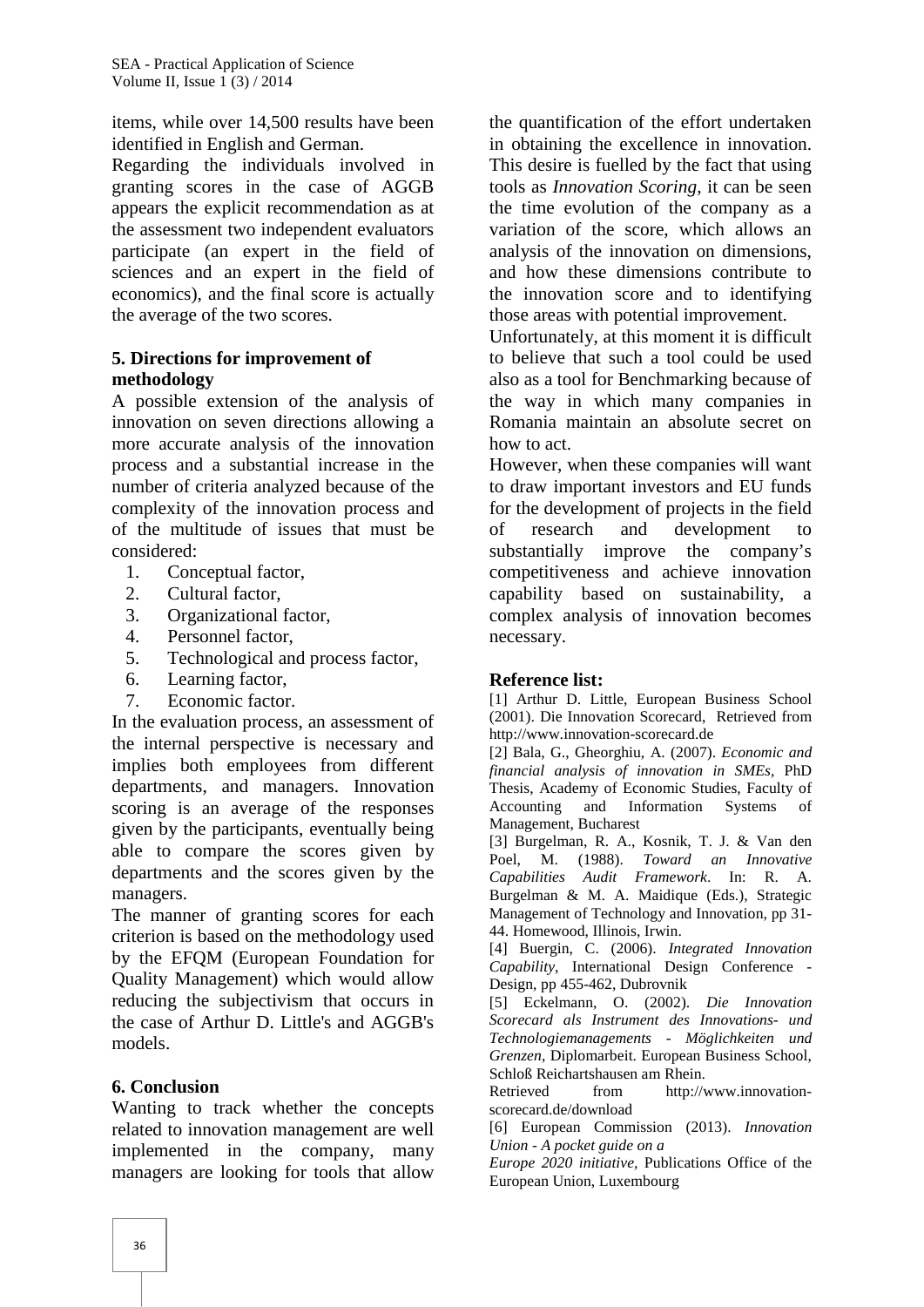Retrieved from

http://bookshop.europa.eu/en/innovation-union pbKI3213062/

[7] Herstatt, C., Buse, S., Trapp, S. (2007). *Leistungsmerkmale eines KMU-gerechten Innovationsaudits*. Hamburg: Technische Universität Hamburg - Harburg Institut für Technologie- und Innovationsmanagement.<br>Retrieved from http://www.tuhh.de

from http://www.tuhh.de/tim/rishamburg/downloads/Leistungsmerkmale\_eines\_K MU-gerechten\_Innovationsaudits.pdf

[8] Scarlat, C., Alexe, C. G. , Alexe, C. M., Simion, C. P. (2010). Score-based assessment of the innovation capability – at company level. *Proceedings of the International Conference on Technology Innovation and Industrial Management,* 16-18 June, Pattaya, Thailand, pp. 24-39. ISSN 1906-7631.

[9] Zawislak, P. A., Alves A. C., Gamarra J. T., Barbieux D., Reichert F. M. (2012). Innovation Capability: From Technology Development to Transaction Capability. *Journal of Technology Management & Innovation,* vol.7, no.2, Santiago. Retrieved from

http://www.scielo.cl/scielo.php?pid=S0718- 27242012000200002&script=sci\_arttext